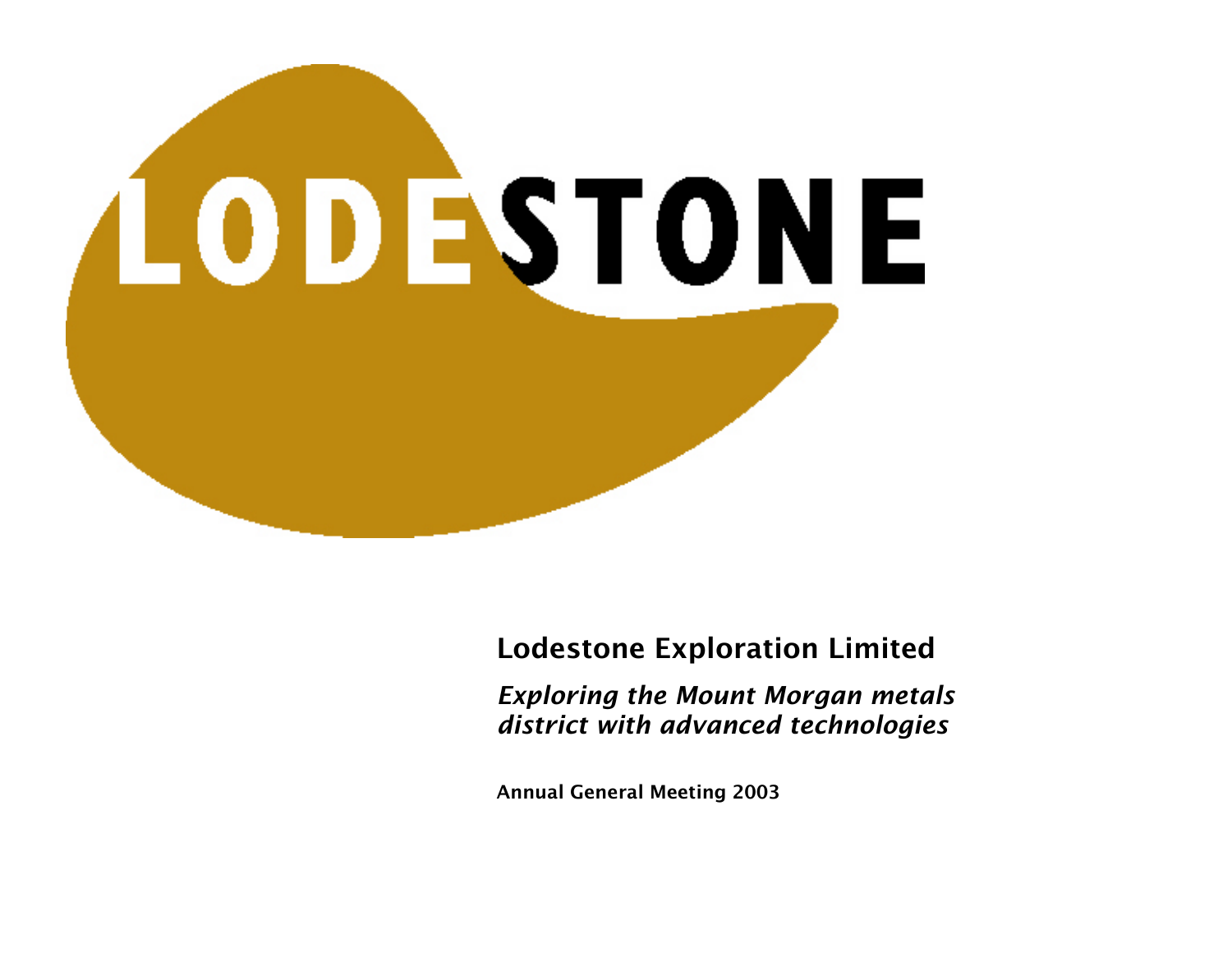### Overview

- **C** Mount Morgan was historically Queensland's premier Gold mine, producing more than 9.5 million Oz
- **Traditionally, these types of deposits occur in clusters**
- Lodestone is seeking similar deposits in the local area using advanced technologies under the wide spread cover rock in the target areas

### Presentation Overview

- •Strategy & Objectives
- •Milestones / Exploration Work To Date
- •Results & Implications
- •Future Programs

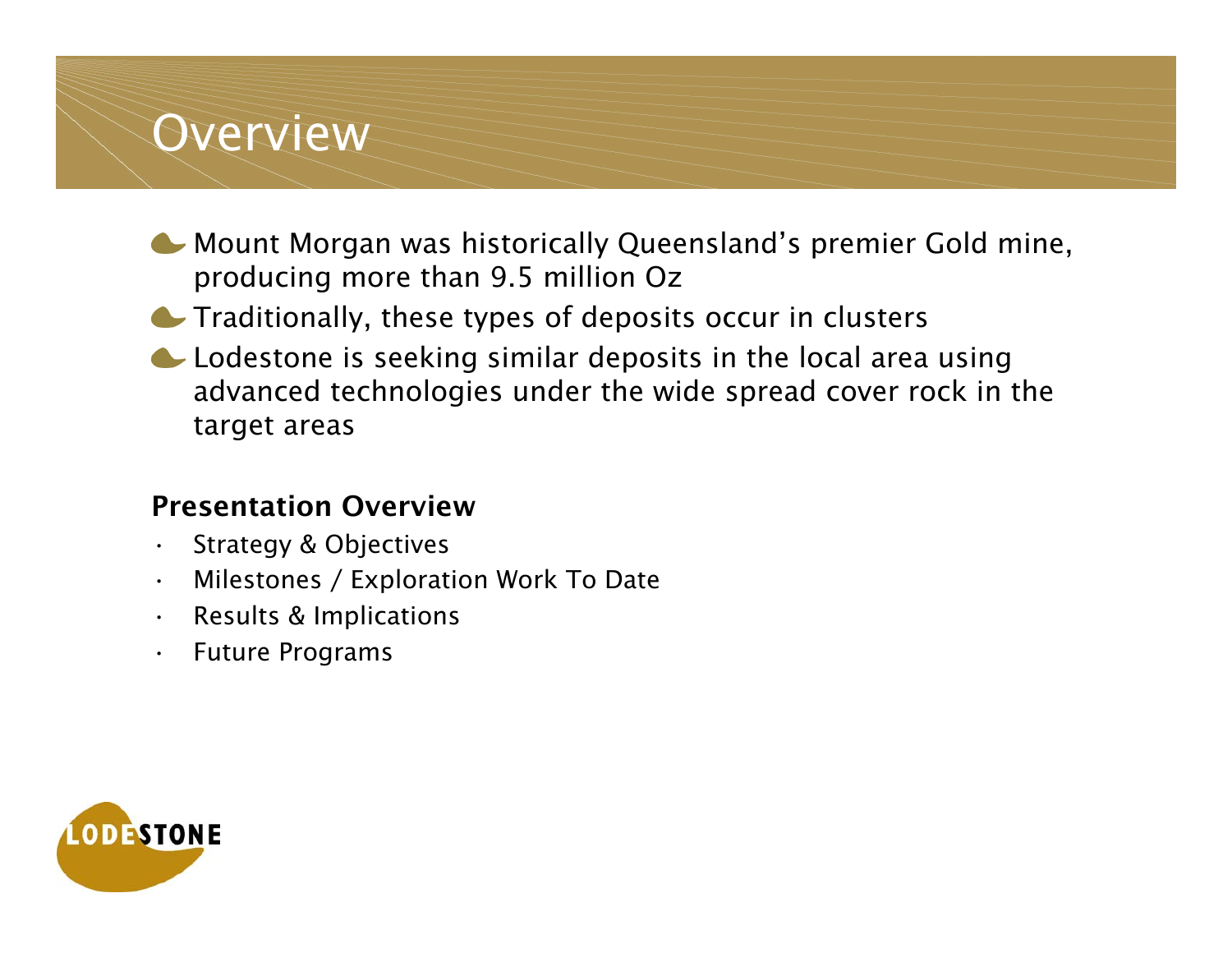### Mt Morgan –The Target



### **"….find another Mount Morgan VHMS deposit** "

- **9.5 million Oz gold produced**
- **Average 5 g/t Au**
- 360,000 tonnes Cu
- **1.6 million Oz Silver**
- Gross Value
	- > A\$6.4billion

### World class gold-copper deposit

*"Australia's premier VHMS deposit"*

| <b>Deposit</b>                | Au Grade g/t | <b>Million Oz Au</b> |  |
|-------------------------------|--------------|----------------------|--|
| Kalgoorlie                    | 4.3          | 54                   |  |
| Telfer                        | 1.3          | 26                   |  |
| <b>Mount</b><br><b>Morgan</b> | 5.0          | 9.5                  |  |
| Boddington                    | 1.4          | 8.6                  |  |
| St Ives                       | 3.7          | 6.4                  |  |

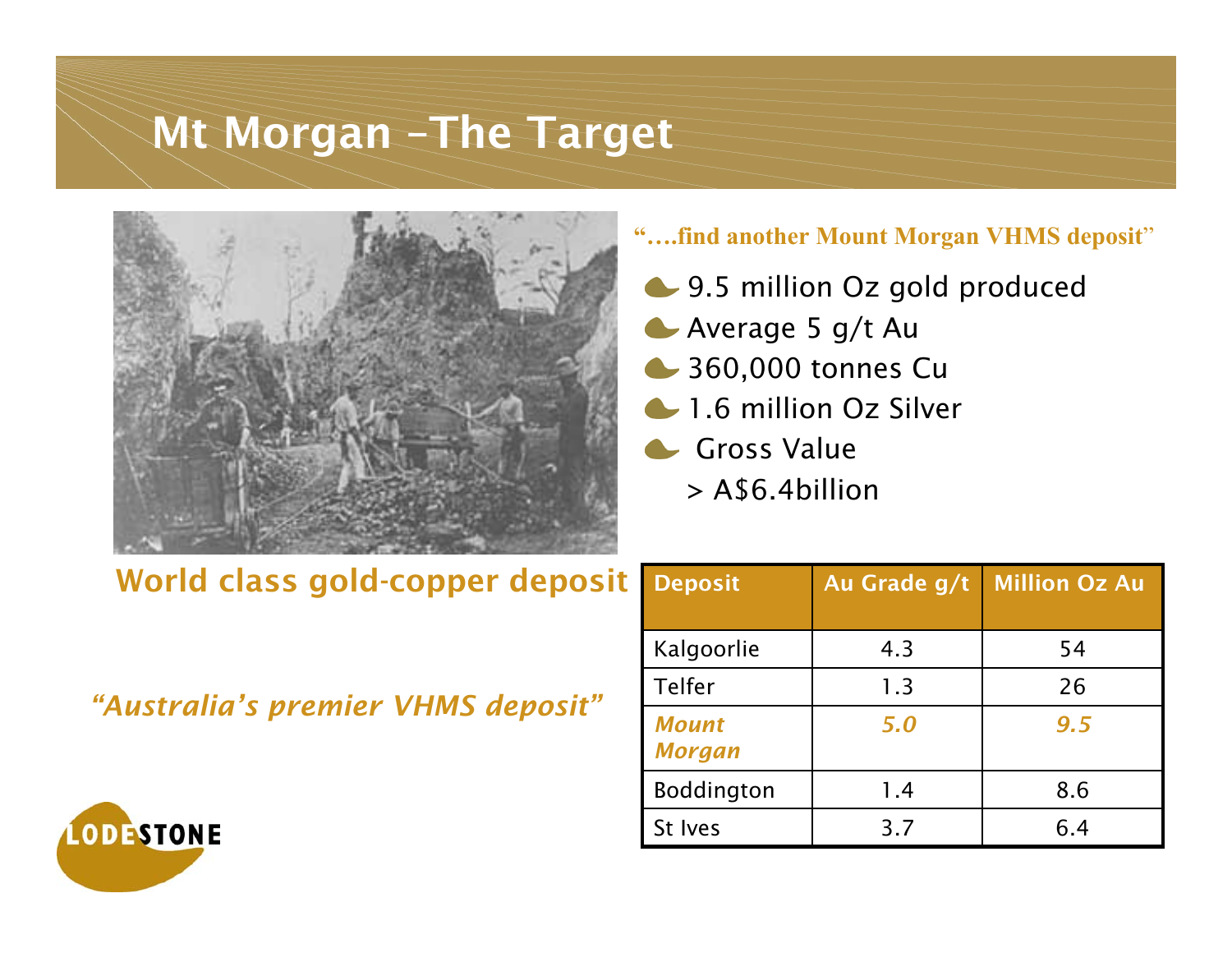# Lodestone's Strategy

During the past year your Board has maintained its focus on the Company's exploration strategy within the Mount Morgan area, with our four objectives continuing to be:

- •Discov ering major gold and/or gold-copper deposits similar to Mount Morgan
- •Generating drill targets by using advanced exploration tools and concepts
- •Enhancing our strategic tenement holding in the Mount Morgan region
- •Maintaining, where possible, a tight capital structure intended to maximise shareholder wealth in the event of exploration success

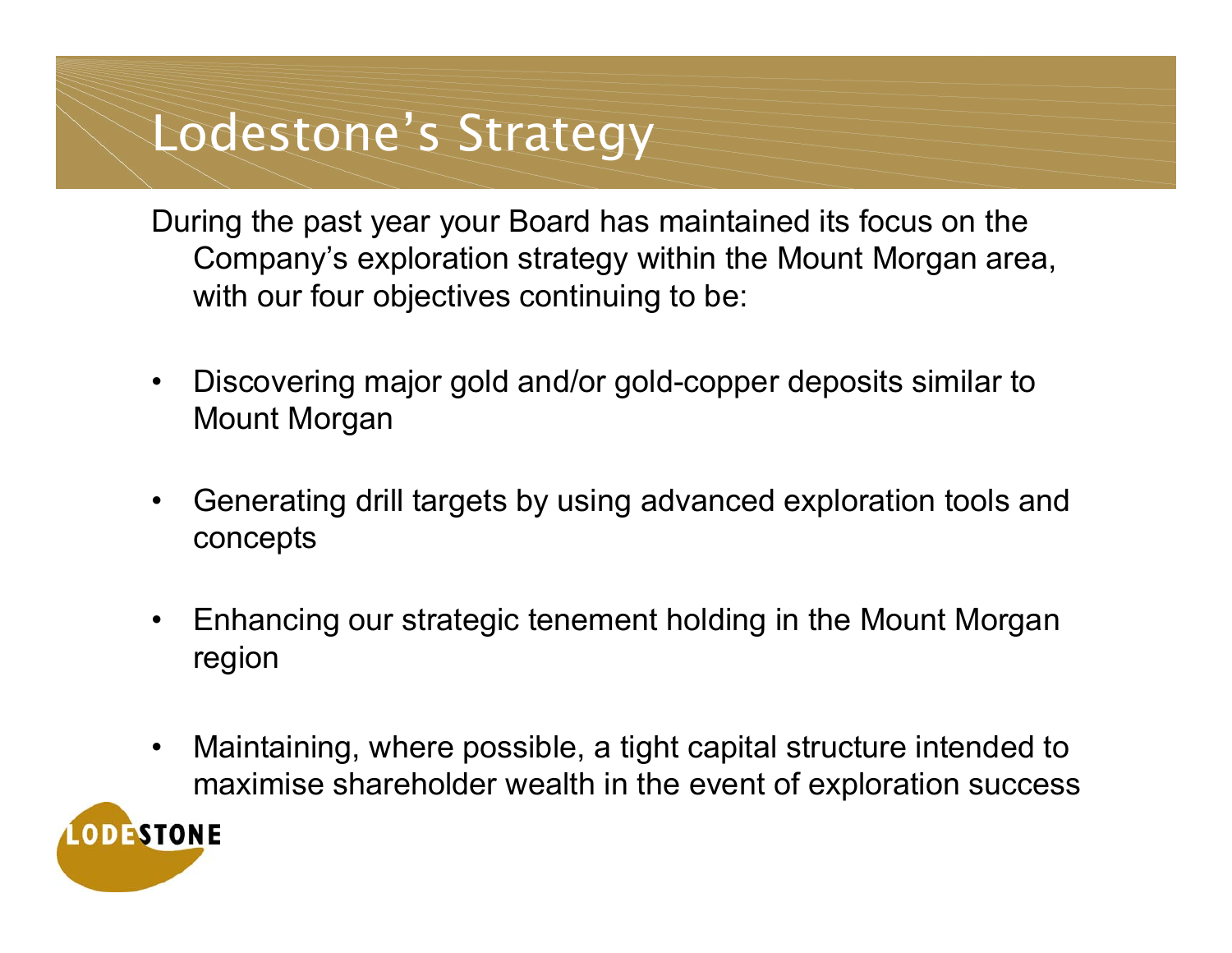### VHMS Deposit



### **Mt Morgan Cross-Section Mt Morgan Regional Geology**



**•** Prior exploration restricted by overlying cover rocks and the prior limitations of exploration technology.

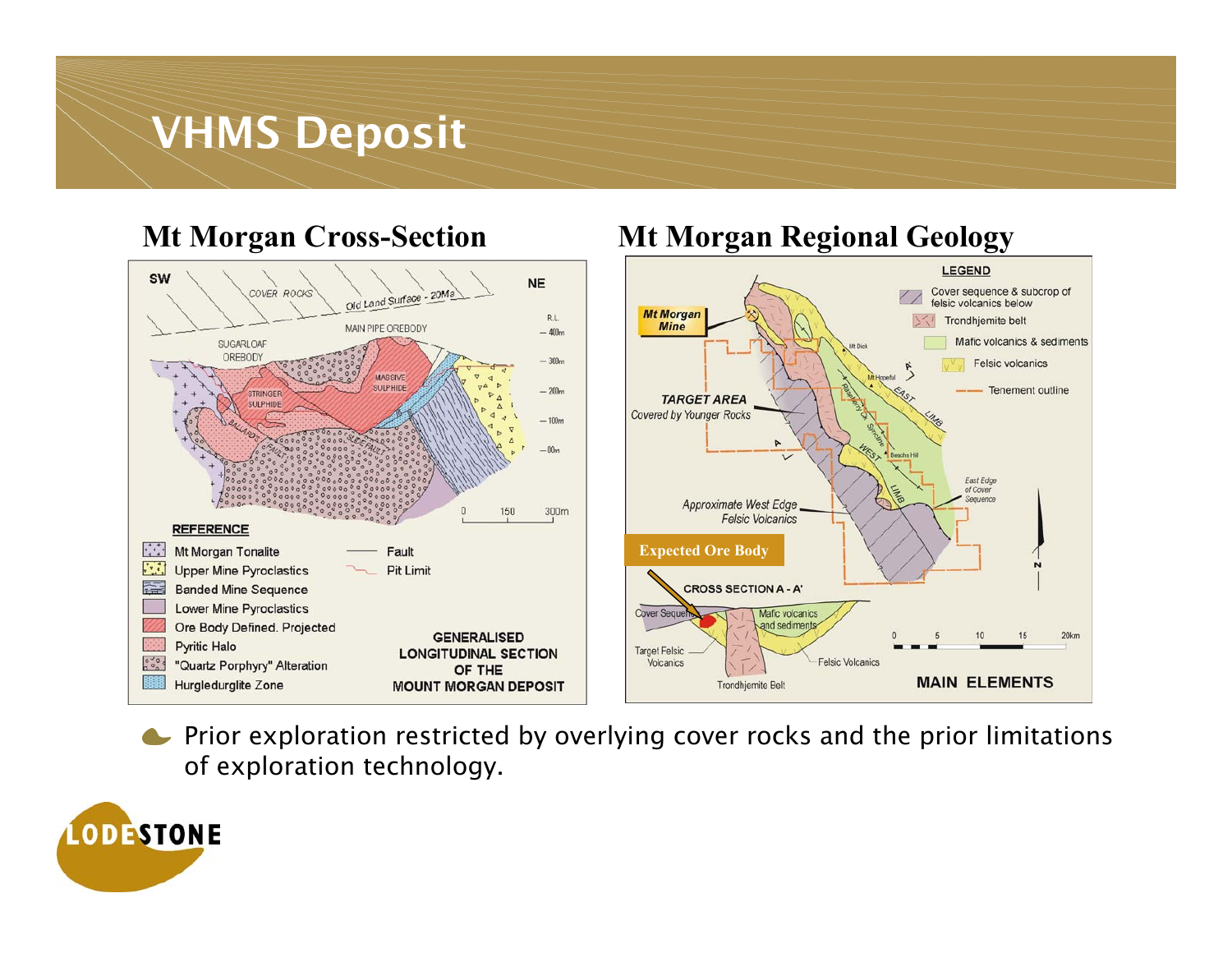# 2003 Milestones

In line with strategic objectives, Lodestone achieved some significant milestones during the year:

Capital base was broadened and strengthened

successful \$2.5 million r aising introduced 450 new shareholders to the register

Undertook a comprehensive assessment of it's tenements completed TEMPEST airborne geophysical survey, ground gravity and ground electromagnetic surveys

Two drilling programs were complet e d

- six readily accessible ele ctromagnetic targets were drilled
- The results assisted in the understanding of the local geology and provided valuable data for the development of futur e programs

**Three additional tenements were acquired in Central Queensland** covers some 240 square kilometres, and offers prospective geological targets **LODESTONE**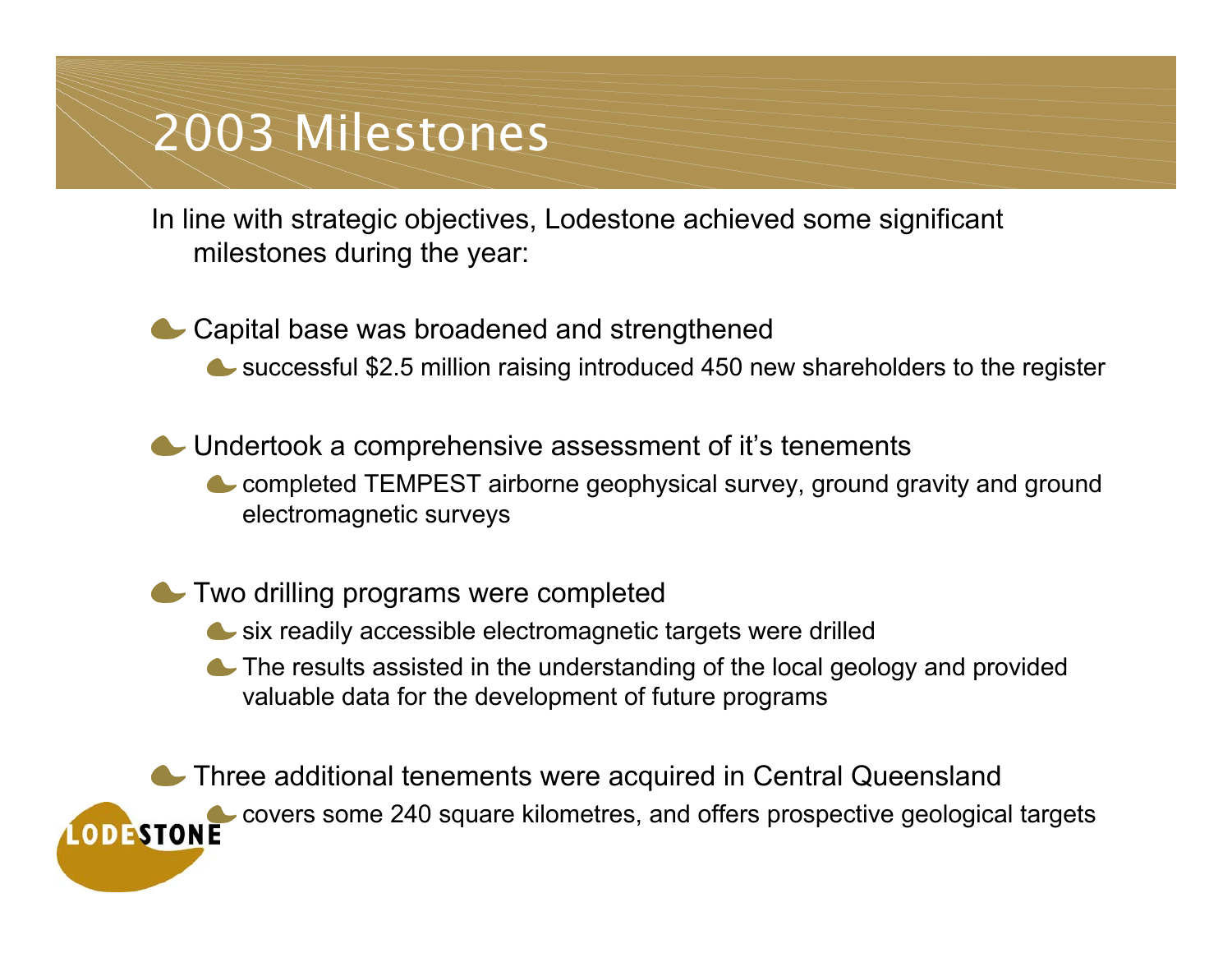## 2003 Program Summary

#### PHASE 1 DRILLING PROGRAM

- –7 drillhole s f or 944.4 metre s on 4 priority EM target s
- –N o sig nifica nt mineralisatio n
- –R e sult s advanced o ur u nderstanding of local geology a nd provid e d data f or d e v elopme nt of o n g oing programs

#### PHASE II PROGRAM

- –-  $\,$  15 line km ground EM to define Tempest targets
- –4 drillholes f or 623 metres on 3 priority EM targets
- –Prospective basement rocks intersected in 2 drillholes…at +190m depth
- –Ground gravity survey over ~175 km²  $\,$

#### TARGET GENERATION

- –Engagement of consultants to progress new target generation
- –New tenement applications over 2 40 square km covering Mt Morga n and Mt Leyshon/Kidston type targets to the W, N and E of Mt Morgan

#### BHP BILLITON ALLIANCE

Access to specialist technology and expertise from a strategic alliance with –BHP Billiton on the Mount Morga n project**LODESTONE** 

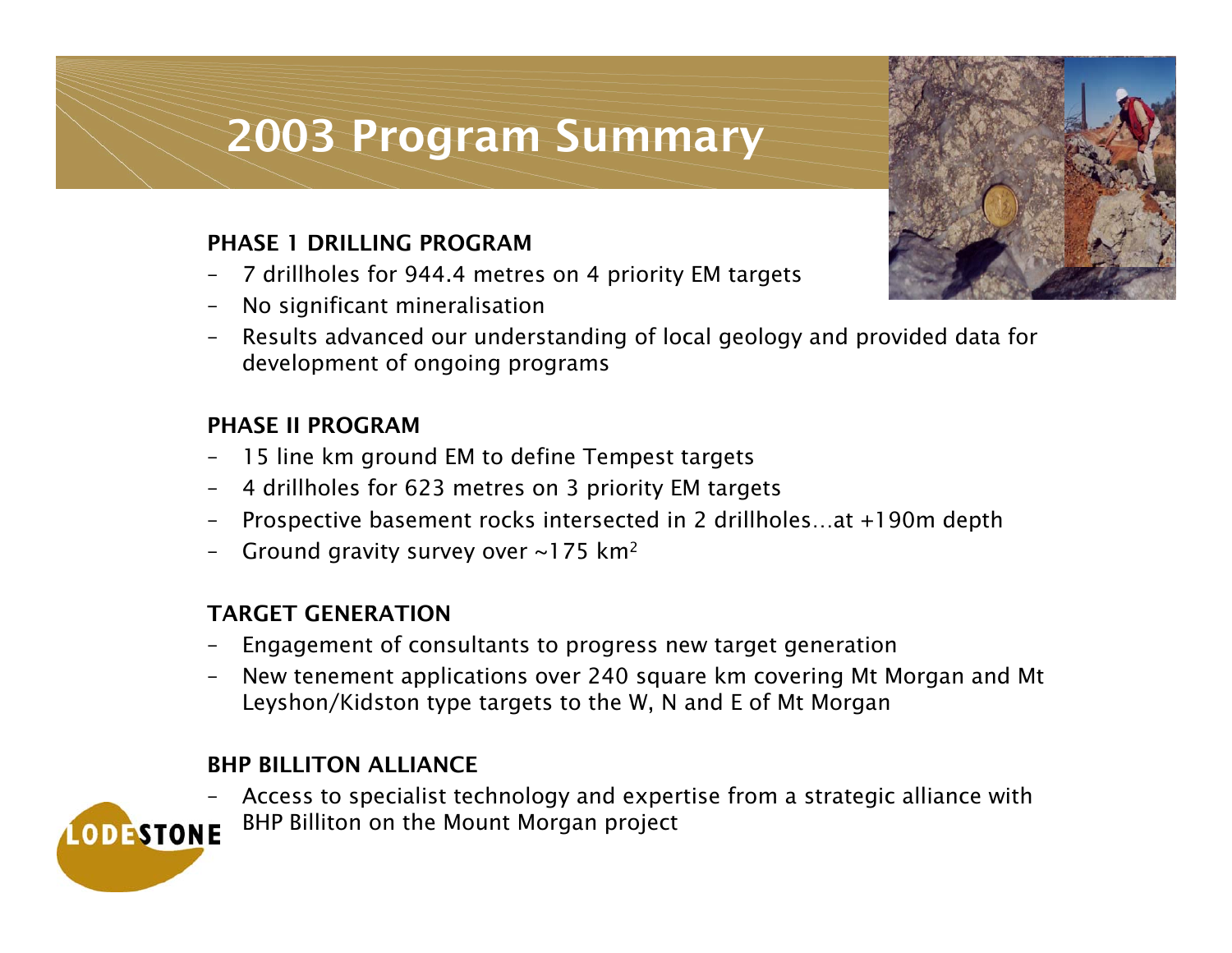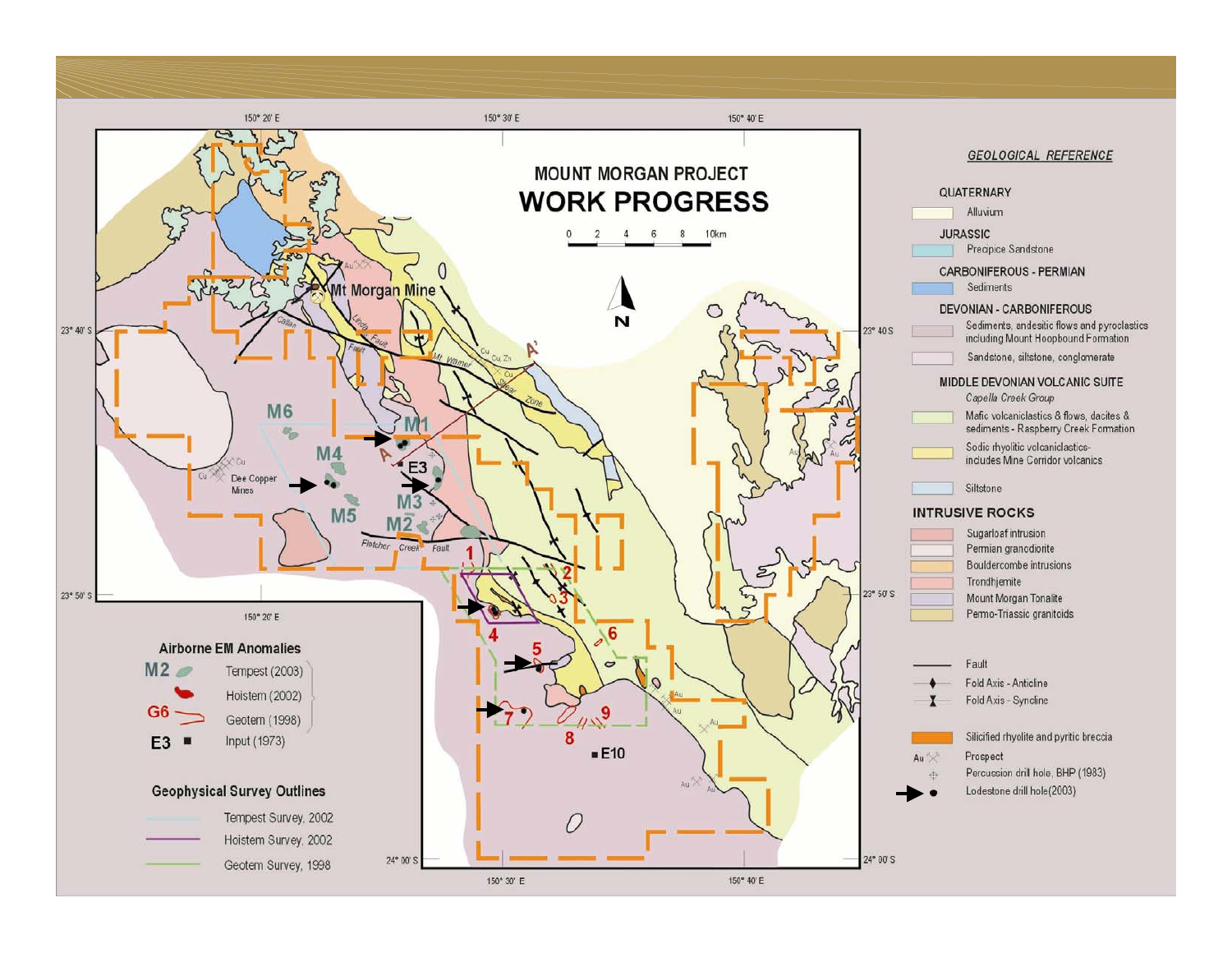# Future Work Planned

- **Contactual Library Contact Contact Contact Contact Contact Contact Contact Contact Contact Contact Contact Contact Contact Contact Contact Contact Contact Contact Contact Contact Contact Contact Contact Contact Contact Co**
- **Interpret gravity results** November 2003

November 2003

- Ground geophysics Ula mEarly 2004
- Drill test Ulam tar Early 2004
- **C**Drill test gravity targets Early 2004
- **Continue target generation Ongoing**

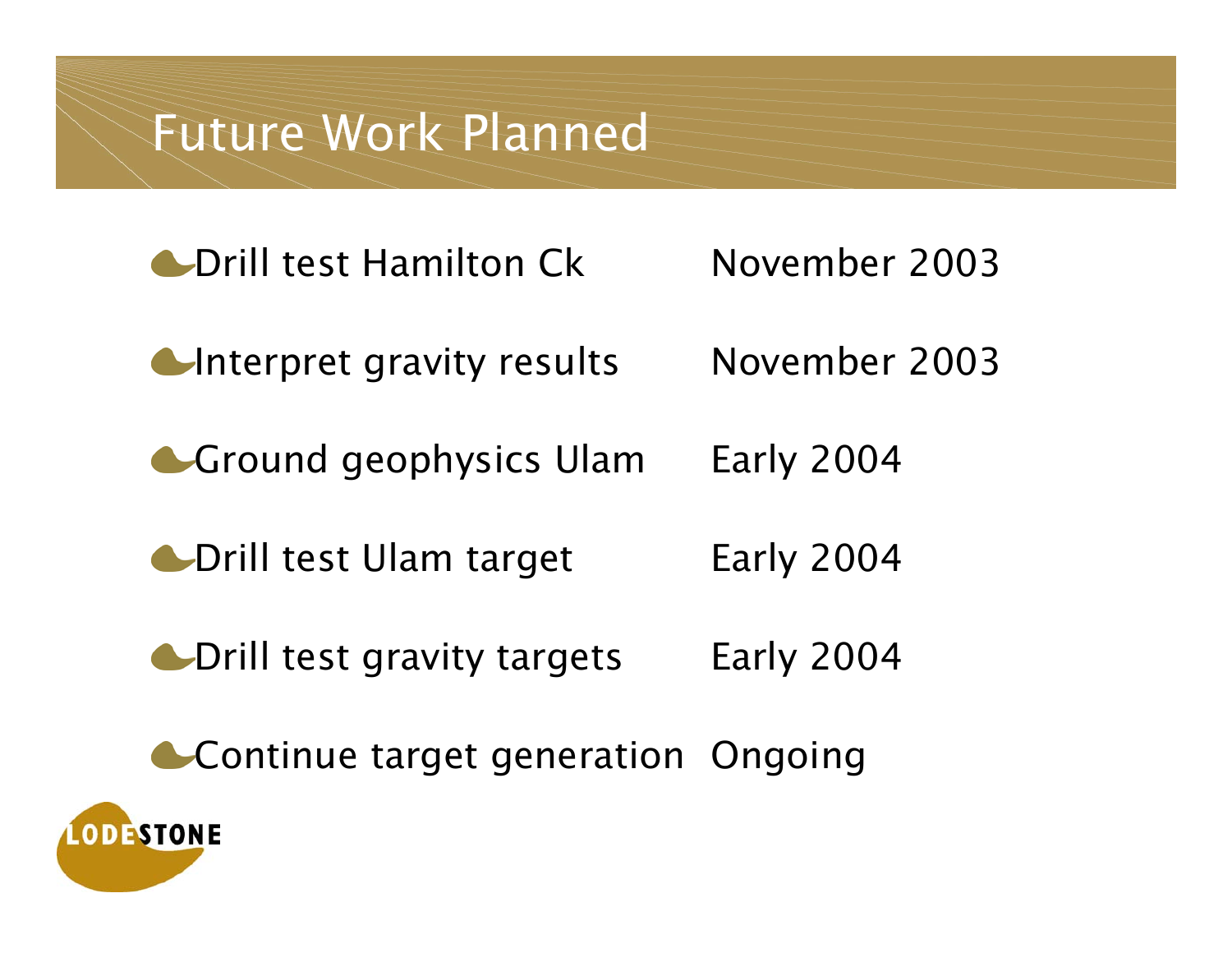# Hamilton Creek Target

- –Magnetic signature similar to Mt Morgan. Classic for intrusion-related mineralisation
- –Discrete magnetic low
- –Within interpreted prospective rock sequence
- –Covered by transported creek alluvium (~20m) in broad valley
- –Anomalous Copper & Gold in soils on flank of adjacent hill to NW

**LODESTONE** 

Image: col our TMI magnetics Lodestone tenements in red outline

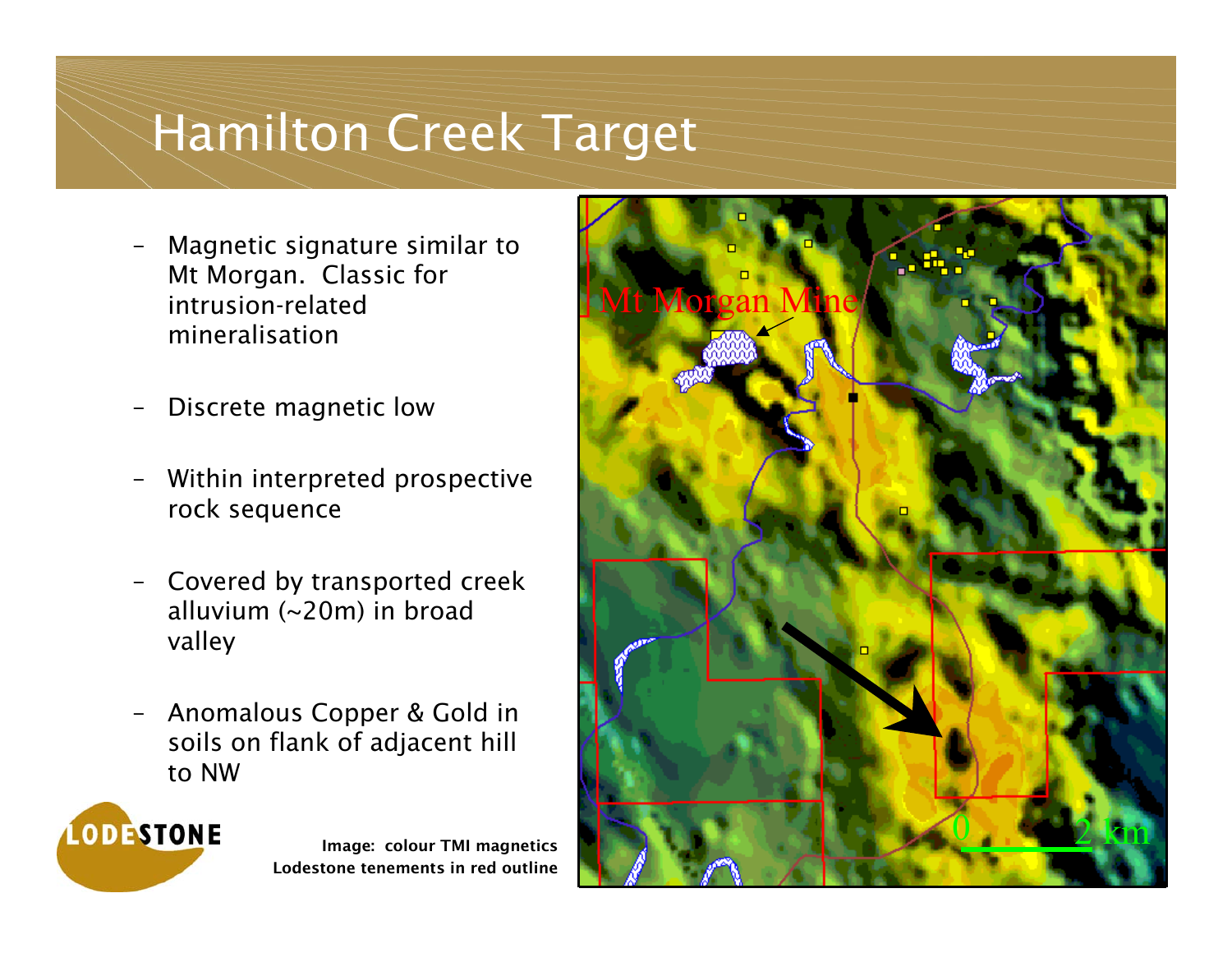# Ulam Target – EPM 13743

- – Classic magnetic signature intrusion-related gold
- – Discrete magnetic low with magnetically active rim (?alteration)
- – Historic gold production from Queenslander Gold Mine
- – Covered by transported creek alluvium (~20m) with historic alluvial gold production





Image: colour TMI wetlook magnetics Lodestone tenements in red outlineThin line is outcrop extent Yellow squares: old gold workings